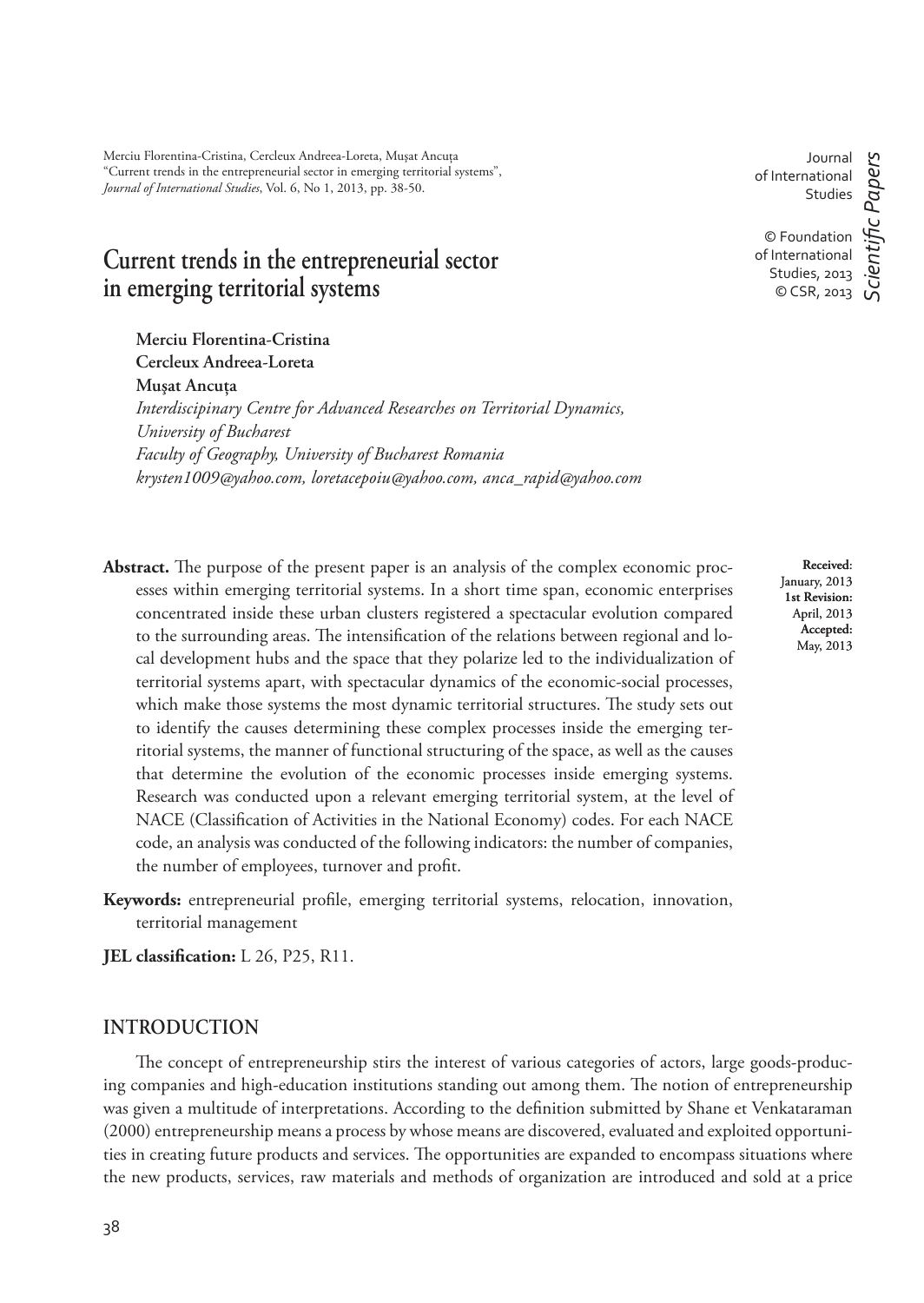higher than their production costs (Casson, 1982). The opportunity is basically a new profitable piece of information a new person has access to, under two conditions: first, if he owns prior knowledge that is complementary to that piece of information and that allows its disclosure, and second, he owns certain cognitive skills enabling evaluation. Possession of that piece of information triggers an entrepreneurial conjucture or vision, a project to capitalize on that opportunity. Other authors refer to organizational emergence, that is, the process that leads to the emergence of a new organization. This view was launched by Gartner (1993) and later enlarged and revisited by other authors, including Aldrich (1999) and Thornton (1999). According to this view, entrepreneurship is expanded to a process grounded into the activities by whose means the opportunity creator mobilizes and combines the resources (informational, material, human etc.) in order to materialize the opportunity into a project.

The studies on polycentric development in Romania highlighted the dynamics of the economic phenomena at the level of territorial systems in the vicinity of national and regional development hubs.

The progress made in the economic sector in post-2000 Romania exerted a positive influence on the development of the entrepreneurial sector and generated a series of changes in the economy of territorial systems. Simultaneously, there occurred the process of delocalization of economic enterprises from inside the polarizing cities, or new economic enterprises arose that featured numerous competitive advantages (lower production costs, multiplication of jobs in the areas close to the cities). \* is trend is linked to the economic growth in the area polarized by a particular city, as it determines favorable conditions for the economic and human development (Herman, 2011).

Decentralization is one of the guidelines underlying the regional development policy. Industrial decentralization is grounded into a policy of continuous evolution of the production activity, either by way of processes of complete or partial expansion of the functions, or by way of delocalization of certain industrial production facilities (Cepoiu, 2009, p. 152). Decentralisation and industrial relocation are the most active processes in the economic evolution of industrial cities in Romania.

Industrial delocalization is an unavoidable consequence of the global reorganization of the industry, involving, first of all, spatial planning (Cepoiu, 2009, p. 155). The delocalization of an industrial facility is brought about by a pressure towards relocation, for instance a move away from inside the city, where the space is not sufficient or it has become too expensive, environmental-protection expenses included. Delocalization means only a change in location at micro-level and not macro-level, so that the old location factors are not modified (workforce, institutional infrastructure, favorable position from the point of view of the transport routes). Actually, at the moment when the choice for an industrial delocalization/relocation is made, there is a multitude of general factors behind the decision, factors related to production-linked costs and business sector warranties. The costs associated with an operation of this type reside in costs pertaining to related to the workforce, tracts of land, but also related to the taxes levied at the respective destination area (Cepoiu, 2009, p. 155).

Delocalization of economic enterprises out to surrounding settlements is strongly influenced by infrastructure, in general, and by transport infrastructure in particular (Cepoiu, 2009, Peptenatu et al., 2009; Humeau et al. 2010), as the implementation of infrastructure projects is immediately a functional reorganization of the surrounding space. It is important to mention that in Romania the delocalization of economic ventures to the outskirts started after 2000 because of the absence of infrastructure of any kind. After 2000, the apparition of the access routes between the main cities led to the first transfers of economic ventures from within the cities to the outskirts. Once the competitive advantages became apparent, there followed important instances of delocalization of economic ventures onto the routes leading to the nearby cities or along ring roads, built in order to take over transit traffic. A large part of the road infrastructure works were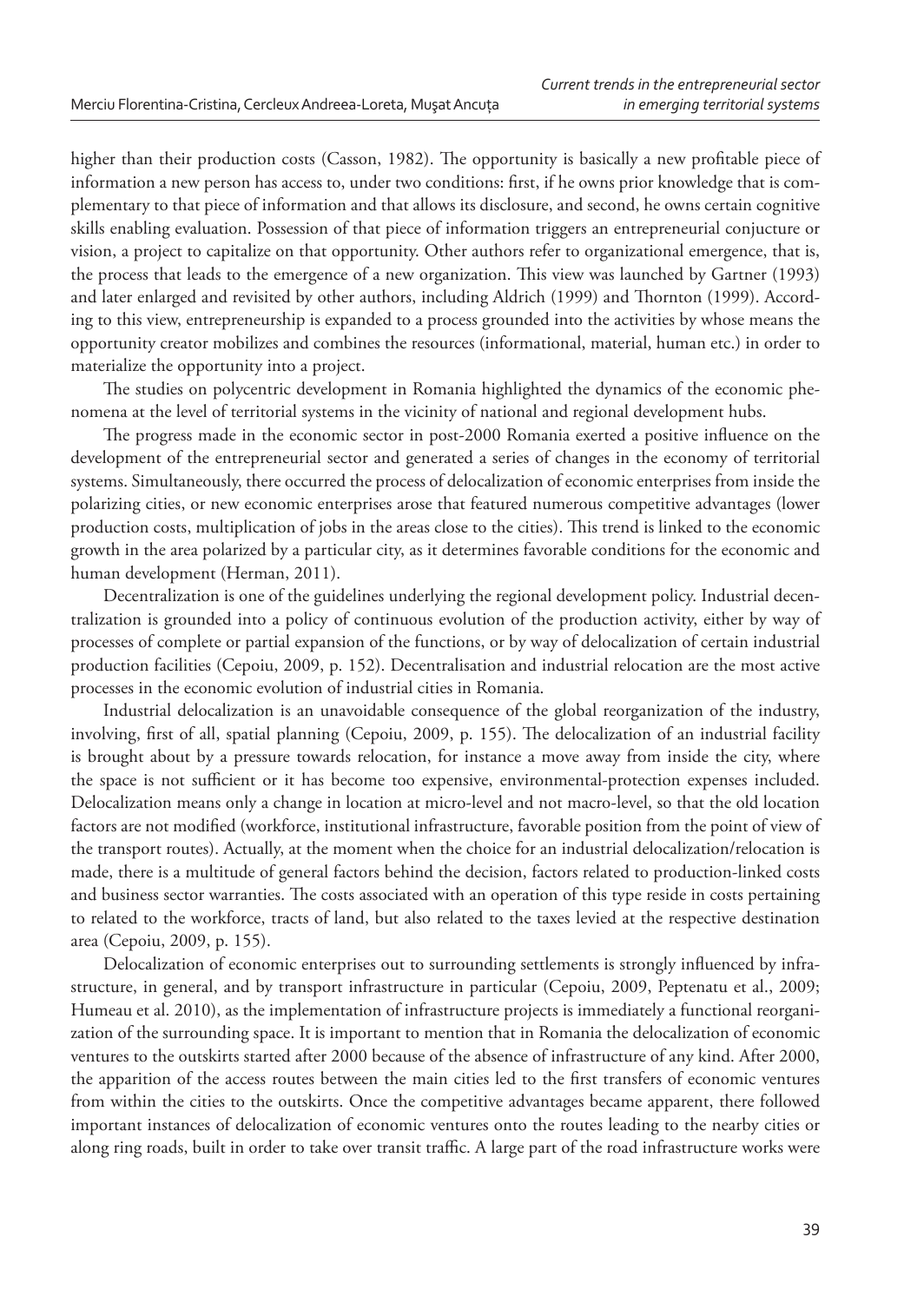conducted by means of European funding. It is a very generally accepted view that financial support received from the European Union generates a large growth surplus (Trón, 2009).

In general emerging behavior arises when a number of entities act within an environment, creating more complex behaviours as a whole (Richard, 2004).

In numerous academic works, the entrepreneurial sector is considered as a source of economic development for a given geographical space (Marshall, 1890; Schumpeter, 1911; Guiso and Schivardi, 2011), the transfer of innovation being an important advantage for the territorial system.

In numerous specialized studies the entrepreneurial behavior is considered as the result of the combined action of three factors (Djankov et al. 2005): perceptions of the local institutional sector, the social networking effects and the individual characteristics (Ardagna and Lusardi, 2010). Additional elements are the perception of the risk, and culture, which are mentioned in numerous works as determining in making the decision to become an entrepreneur (Chiappori and Paiella, 2011; Guiso and Paiella, 2008; Tabellini, 2010; Krueger and Brazeal, 1994; Koellinger et al., 2007; Lüthje and Franke, 2003; Segal et al., 2005).

The importance of studying the economic processes within emerging territorial systems is defended by the need to identify those territorial management systems capable of bestowing the optimal functionality upon the processes shaped up in the wake of the natural interactions between the city and the surrounding space (Peptenatu et al., 2012).

Functional reorganization in areas of urban influence is accompanied by pressure on the components of the natural environment, that is why environment-management models are needed, matching the intensity of the "aggression" (Uygan and Cetin, 2012; Peptenatu et al., 2010a; Braghină et al., 2010, Peptenatu et al., 2011, Braghină et al., 2011; Gümrükçüoğlu, 2011; Ilieş et al., 2012).

Studies concerning the polycentric development of the territorial systems emphasize the trend towards a concentration of the companies in certain polarizing centers inside emerging systems. The polycentric development sets out from the view that an urban system may stand out inside a system of settlements by means of its capability to function as a hub in the redistribution of information (past a certain level of transformation) indispensable to the development of the polarized local systems (Ianos et al., 2010). The development of entrepreneurial clusters inside emerging structures contributes decisively to the development of the polarization capacity of the entire emerging system. The idea of the importance of a development hub inside a geographical space is mentioned in numerous studies on centrality (Rochefort, 1960; Ianoş et. al., 2010).

### **MATERIAL AND METHODS**

Emerging territorial systems are spaces close to cities with a great functional complexity, characterized by a spectacular evolution of economic processes. At the level of these territorial structures there are complex interrelations with the polarizing hub.

Defining the limits of the emerging system was conducted by means of the index of functional complexity, calculated as follows:

$$
Cf = Nd \frac{Nf}{Ns}
$$

Cf - functional complexity

Nd - number of fields according to NACE (Classification of Activities in the National Economy)

Nf - number of companies (Euro)

Ns - Number of employees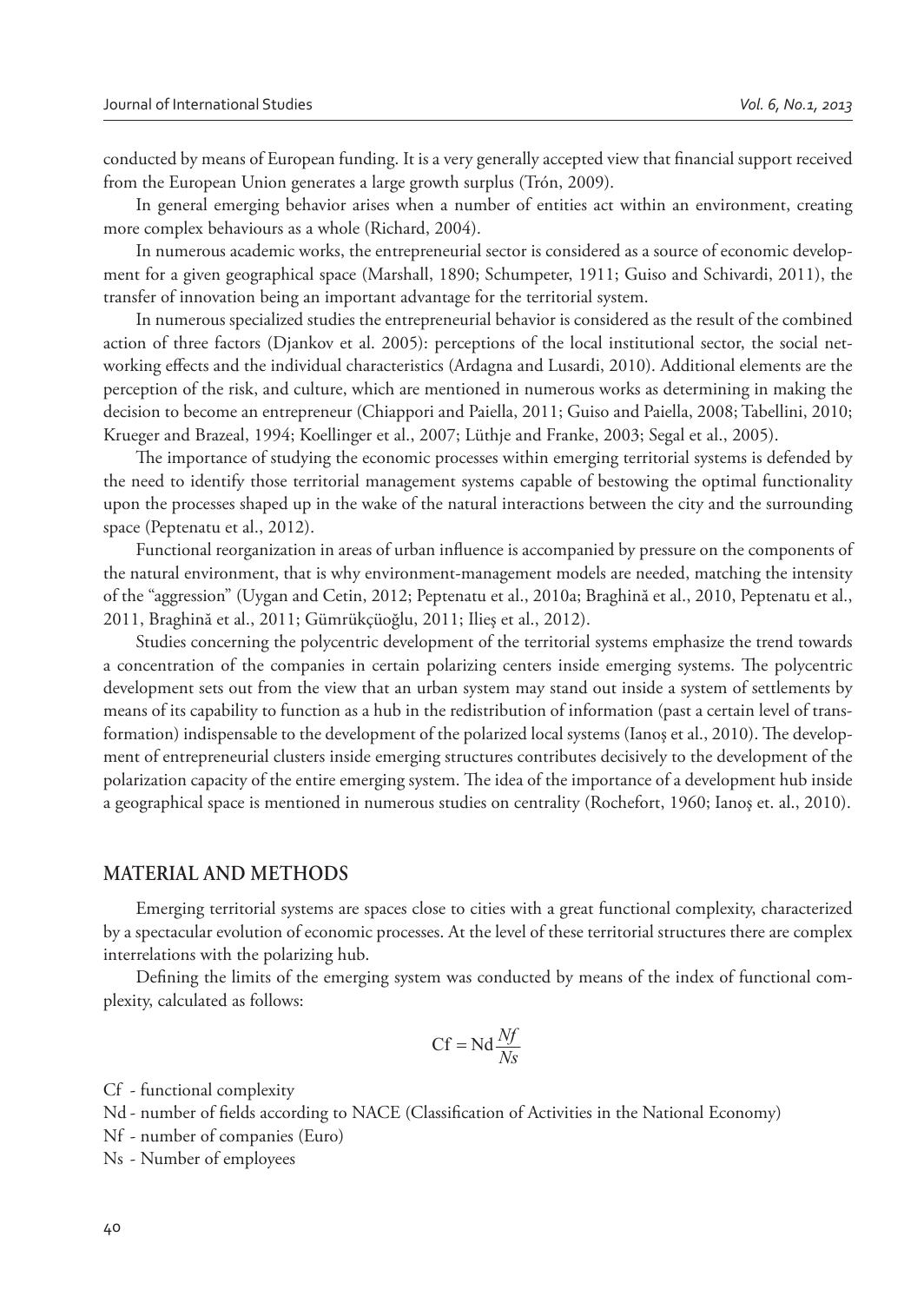The dynamics of the entrepreneurial profile was analyzed using statistical data at settlement and NACE code level spanning the years 2001-2010. Several economic indicators were analyzed: the evolution of the number of employees, the evolution of the number of companies, the evolution of profit, the evolution of the turnover. For more relevant analyses, cross-sections of the three main sectors of the economy were carried out: the primary sector (agriculture, extractive enterprises), the secondary sector (processing industry) and the tertiary sector (services).



Figure 1. The South-West polycentric network Source: Peptenatu *et al*., 2010b

The study traced the way the space between the development hubs is organized along the access routes, by means of the positioning of certain enterprises in those areas. Depending on the manner and the complexity of the organization, we advanced two concepts, that of *organizing axis* (an axis able, by means of the benefits offered, to win over investments, which would enable a functional rejuvenation of the territory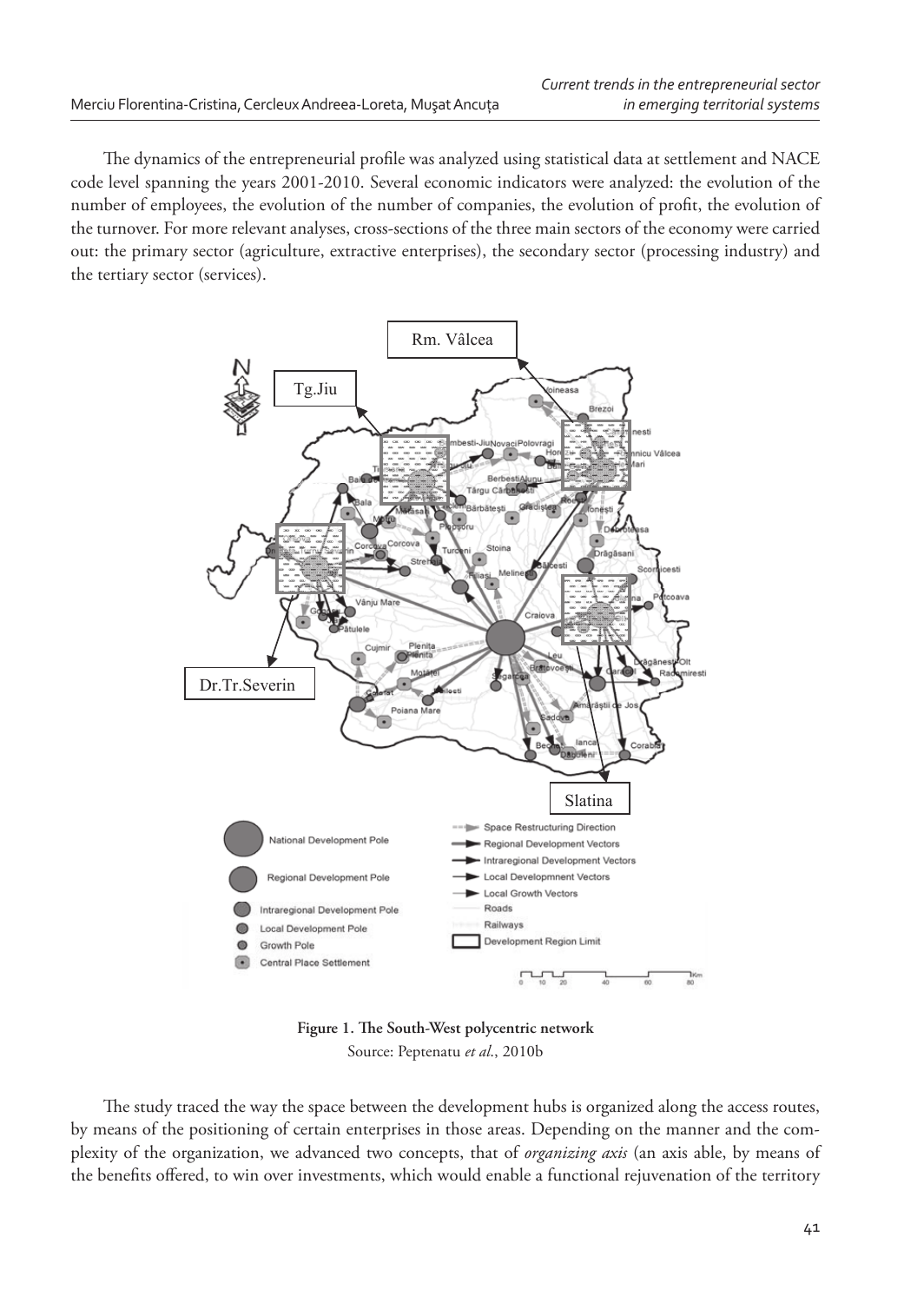along the access routes between the development hubs) and the concept of *development corridor* (an axis with a higher level of organization) (Peptenatu et al., 2009). The starting point was the strategy for polycentric development created by the Interdisciplinary Center for Advanced Research into Territorial Dynamics (Peptenatu et al., 2009), where a polycentric network was designed, which comprises the development hubs and the main directions of interaction between them. In addition, the development corridors and organizing axes shaped up in the wake of interaction between the development cores were also drafted.

The development hubs were arranged into a hierarchy depending on the polarization capacity, calculated by means of five criteria: size and demographic attractiveness, economic power and competitiveness, polarization capability by means of services in the higher tertiary sector, the number of lower-rank towns inside the area of influence, territorial representativeness and the outlooks of supporting the consolidation of the regional settlement system. Aggregating these indicators resulted in an index of the polarization capacity of the two cities. Field research and a thorough research of statistical data identified the main directions of interaction, as well as the relations established at the level of the local networks, for each development hub (Fig.1), an important step towards defining the regional context of the processes inside the areas of urban influence.

After defining the regional polycentric network, the areas of urban influence were next identified, by means of the following criteria: the convergence of the transport systems, economic development, demographic characteristics and the socio-cultural criterion.

The research on the creation of emerging systems unfolded in the Oltenia South-Western Development Region, one of the eight development regions in Romania. The dynamics of the entrepreneurial sector were analyzed in two emerging systems centering on the cities of Targu Jiu and Drobeta Turnu Severin, territorial systems with more than 126,000 inhabitants and more than 130,000 inhabitants, respectively.





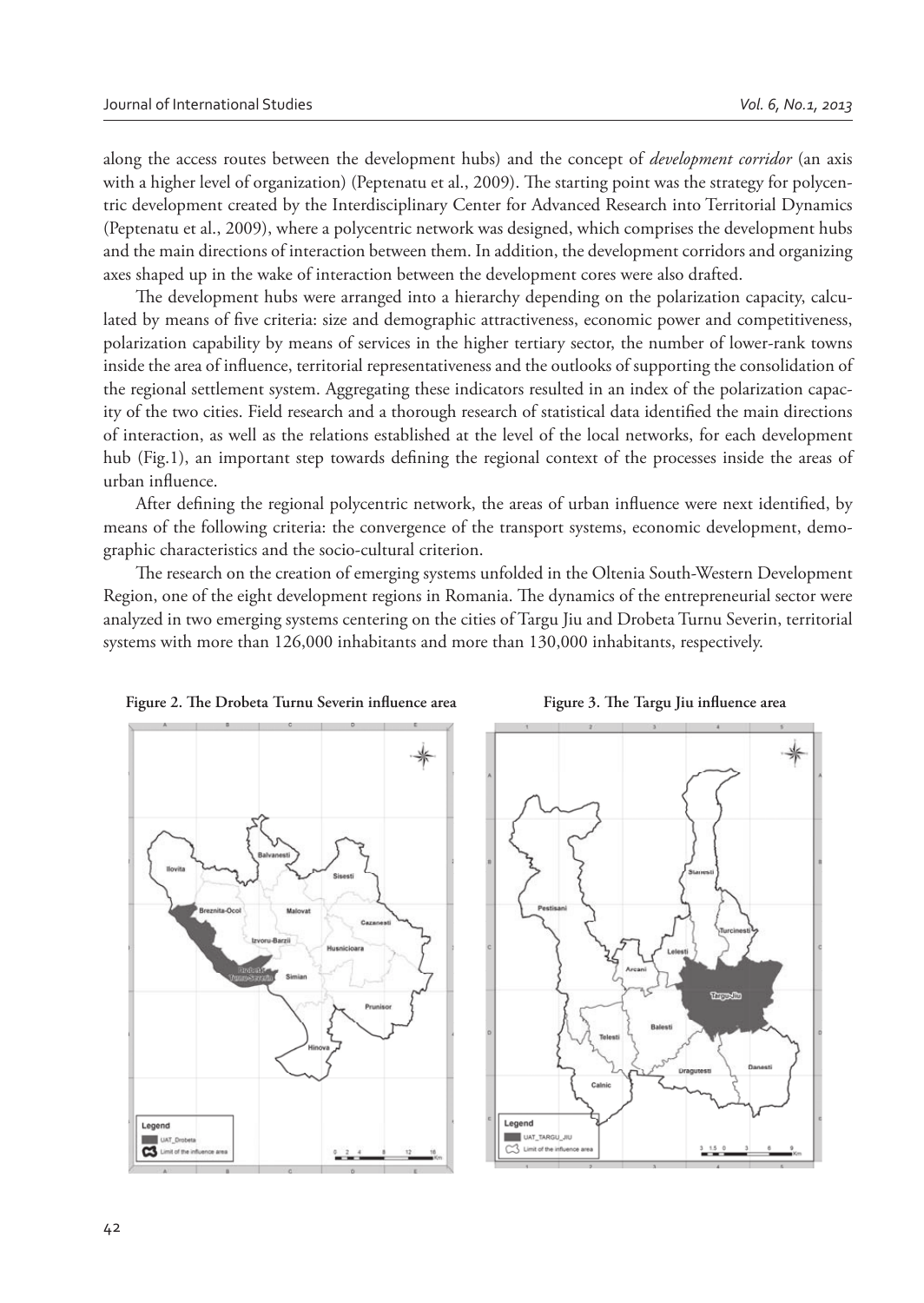# **3. RESULTS**

The in-depth analyses carried out at the level of the two emerging territorial systems highlighted important differences across the board as far as all indicators analyzed are concerned. Choosing the two case studies was not random, as the goal was to highlight the evolution of the entrepreneurial sector at the level of the intraregional development centers under study. The selection of the two case studies was determined, on the one hand, by a desire to highlight the relations that are established between polarizing cities and their areas of infl uence at the level of the size category of the two municipalities under the conditions of the presence and escalation of the economic crunch. On the other hand there were taken into consideration the shared characteristics of the two municipalities (demographic size, the economic nature of their areas of influence) and the manner of economic and social evolution in the context of the differences that arise as a result of their location inside the South-Western development region (Drobeta Turnu Severin has a peripherial position, unlike the city of Targu Jiu which has a relatively central position). The particularity of the geographical conditions strongly influences the economic and social profile of the area of influence of a particular city (for instance the location of the city of Targu Jiu in a hill region had a strong influence on the economy of the area it polarizes, with agriculture being the predominant activity, alongside mining in certain areas, as a result of the presence of the underground resources; nowadays there emerges a trend towards the development of rural tourism and agri-tourism in the upper piedmont region which borders the city of Targu Jiu, especially to its North, coinciding with the Northern part of the ancient province of Oltenia).



Figure 4. The weight of the number of employees per fields of trade present within the area of influence **of the city of Drobeta Turnu Severin**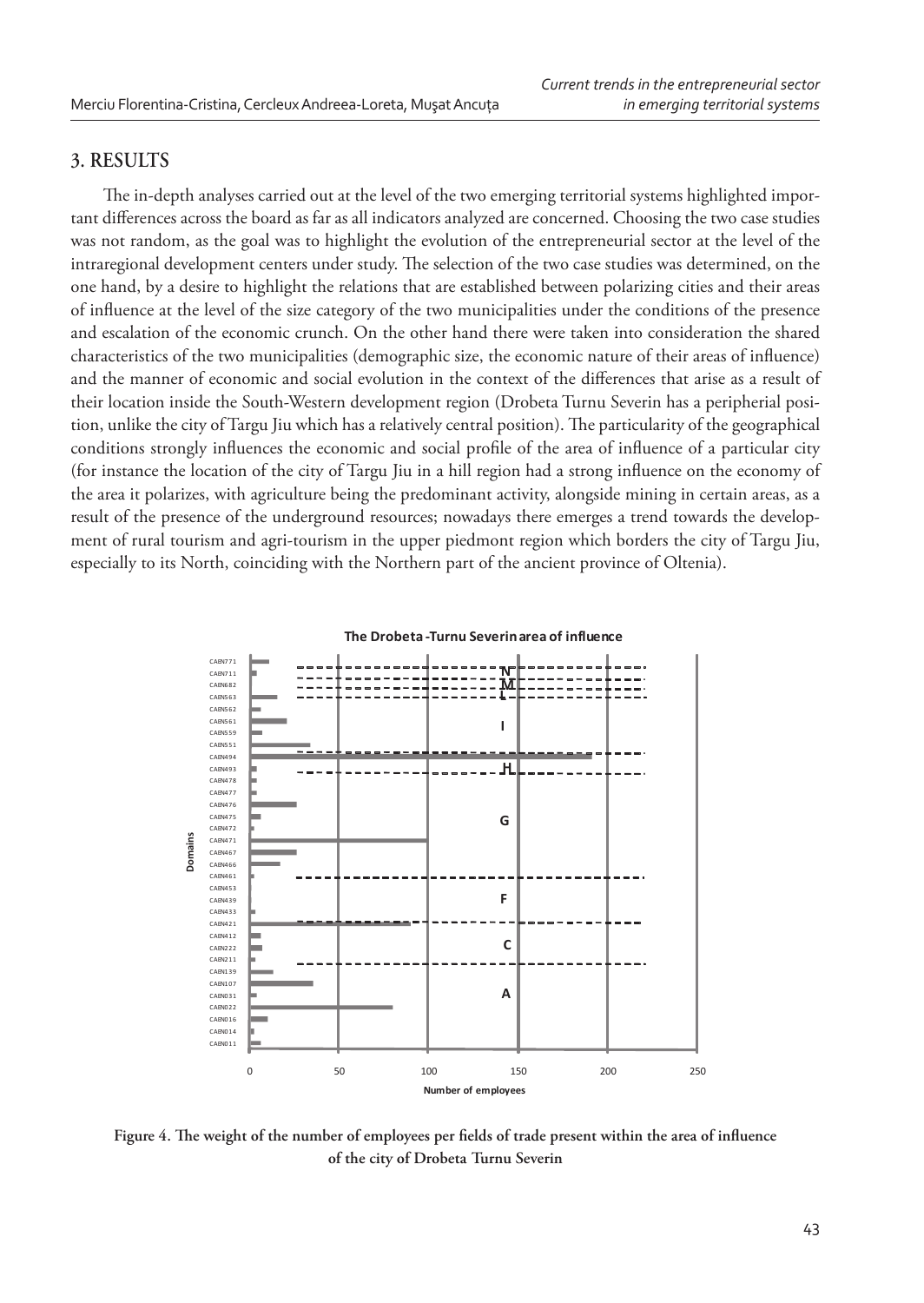The area of influence of the city of Drobeta Turnu Severin is characterized by a limited functional complexity, related to the economic decline of the polarizing center. By 2010 there were a total of 33 fields of trade present inside the Drobeta Turnu Severin emerging area, four of them (retail in unspecialized stores, construction work and logging) with more than 50 employees each, and only one field of trade with more than 150 employees (commodity transport by road) (fig. 4).

A. Agriculture, forestry and fishery; C. Processing industry; F. Constructions; G. Wholesale and retail trade, motovehicle and motorcycle repair; **H.** Transport and storage; **I.** Hotels and restaurants; **M.** Professional, scientific and technical activities; N. Activities of administrative services and activities of support services



**The Drobeta ͲTurnu Severinarea of influence**

Figure 5. The characteristics of the entrepreneurial sector within the Drobeta Turnu Severin emerging system (2010): a) number of firms b) turnover

The infrastructure had an strong influence on the economy of the Drobeta Turnu Severin emerging system, as well as the evolution of the main economic indicators. The peripherial position of the polarizing center inside the national network of settlements and the undersized road infrastructure led to the economic decline of the polarizing center, and implicitly to a weak functional organization in its surrounding space.

The implementation of infrastructure projects during 2011 created the foundations for the development of the entrepreneurial sector inside the urban-rural interface of the city of Drobeta Turnu Severin, where the inauguration of a ring road was followed by several investment projects along that road, with major space-consuming economic enterprises meant to serve the polarizing center.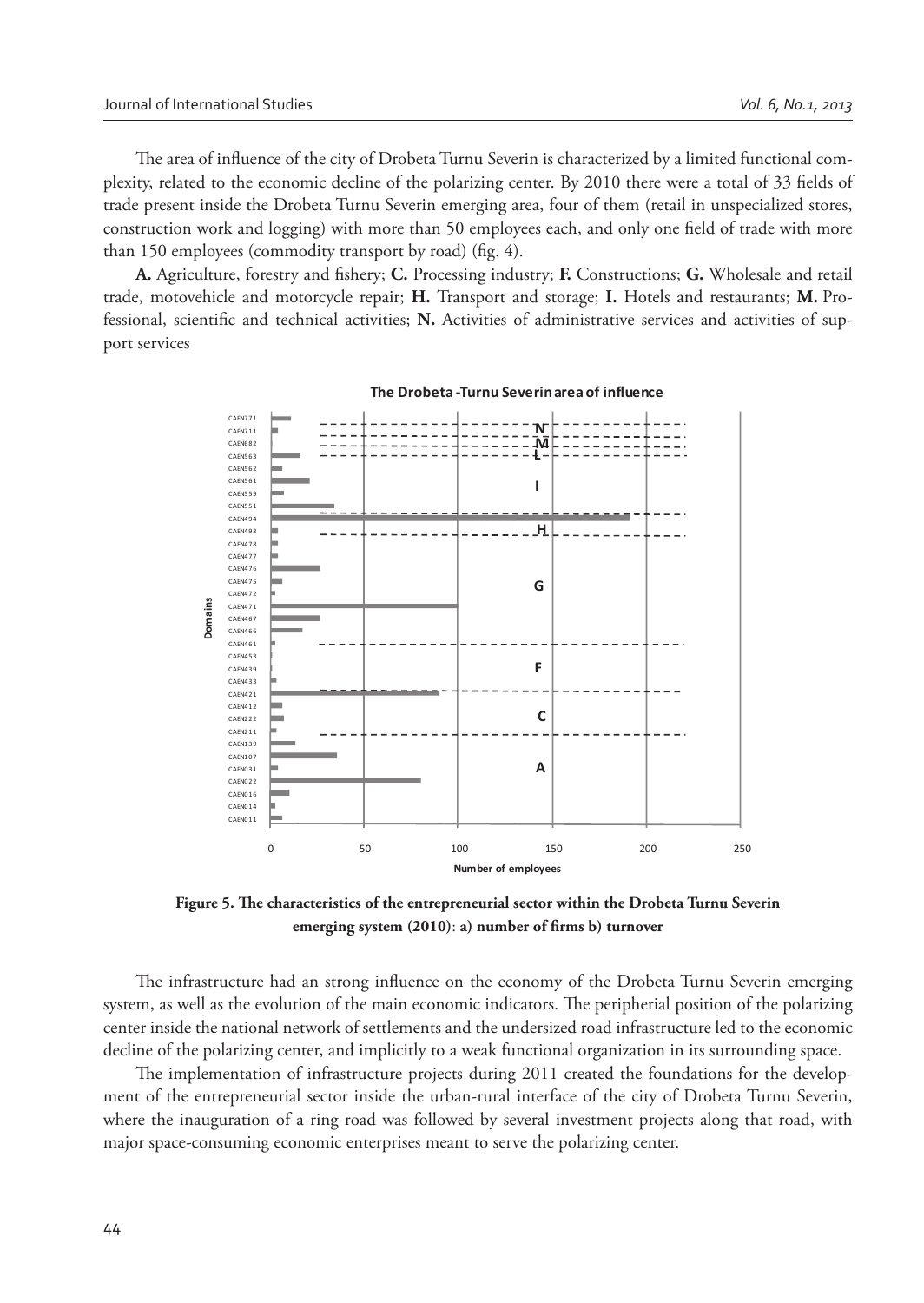The process of functional organization within the area of influence of the city of Targu Jiu is in an incipient phase, but there can be noticed an important evolution of the economic enterprises, because the number of economic ventures increase by 36% during 2007-2010, reaching 38.



#### **The Targu Jiu area of influence**

Figure 6. The weight of the number of employees per fields of trade present within the area of influence **of the city of Targu Jiu**

A. Agriculture, forestry and fishery; C. Processing industry; F. Constructions; G. Wholesale and retail trade, motorvehicle and motorcycle repair; **H.** Transport and storage; **I.** Hotels and restaurants; **J.** Activities of publishing books, newspapapers, magazines and other publishing activities; **K.** Financial intermediation activities exclusively insurance and pension funds; M. Professional, scientific and technical activities; N. Activities of administrative services and activities of support services; **R.** Ambulatory healthcare activities

The number of employees exceeds 50 only in the field of retail in unspecialized stores Constructions, timber processing, bakery production, motorvehicle repair, specialized retail, transport and publishing enterprises are the economic fields that registered a significant evolution(fig. 6).

The outlooks for the development of this emerging structure are linked to the development of road infrastructure that would connect the polarizing city and Pan-European Corridor IV and to the development of road infrastructure leading to the tourist destinations in Northern Oltenia.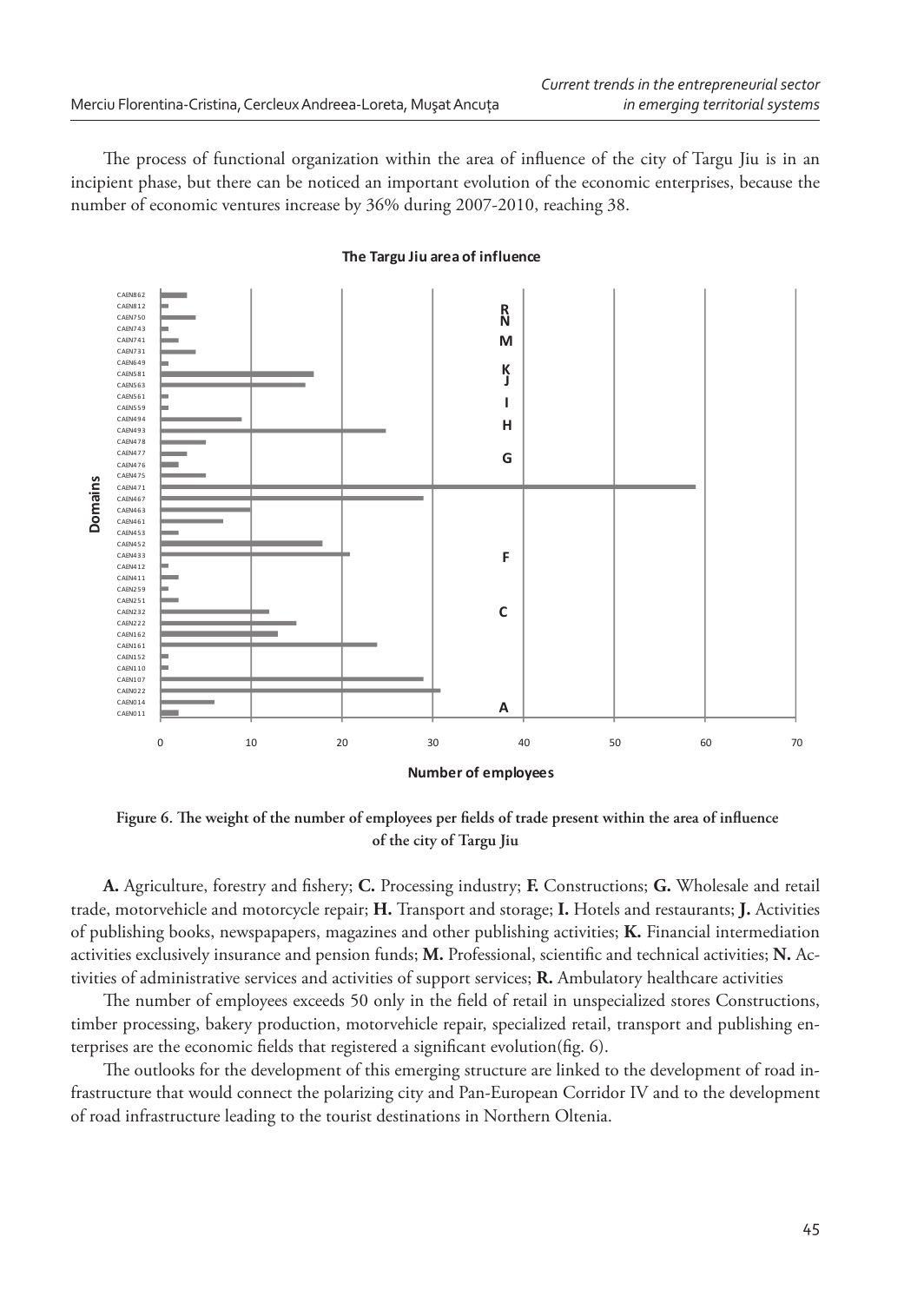

**The Targu Jiu area of influence**

Figure 7. The characteristics of the entrepreneurial sector within the Targu Jiu emerging system (2010): a) number of firms b) turnover

The evolution of the structure of the main economic sectors emphasizes the upward trend of the turnover in the tertiary sector and the primary sector, as well as the decline in importance of the revenue registered by the secondary sector. The link between the evolution of the turnover and profit indicates important differences as far as the profit reinvested in development is concerned at the level of the three economic sectors.

The ratio between the weight of companies and of the employees, at the level of the main sectors of the economy, reveals the general trends of evolution at the level of the emerging territorial system. Even if there is no direct link between the weight of companies and the weight of the employees, there may be noticed a trend towards the tertiarization at the level of the entire emerging territorial system and the decline in the importance of the secondary sector. The primary sector registers a slight upward trend because of agricultural auxiliary activities.

# **DISCUSSION**

The results of this study reveal the differentiated effects across the territory of the national policies dealing with the development of the entrepreneurial sector. The emerging territorial systems are vital areas around the big crowded cities and the destination of economic ventures delocalized in a search for competitive advantages.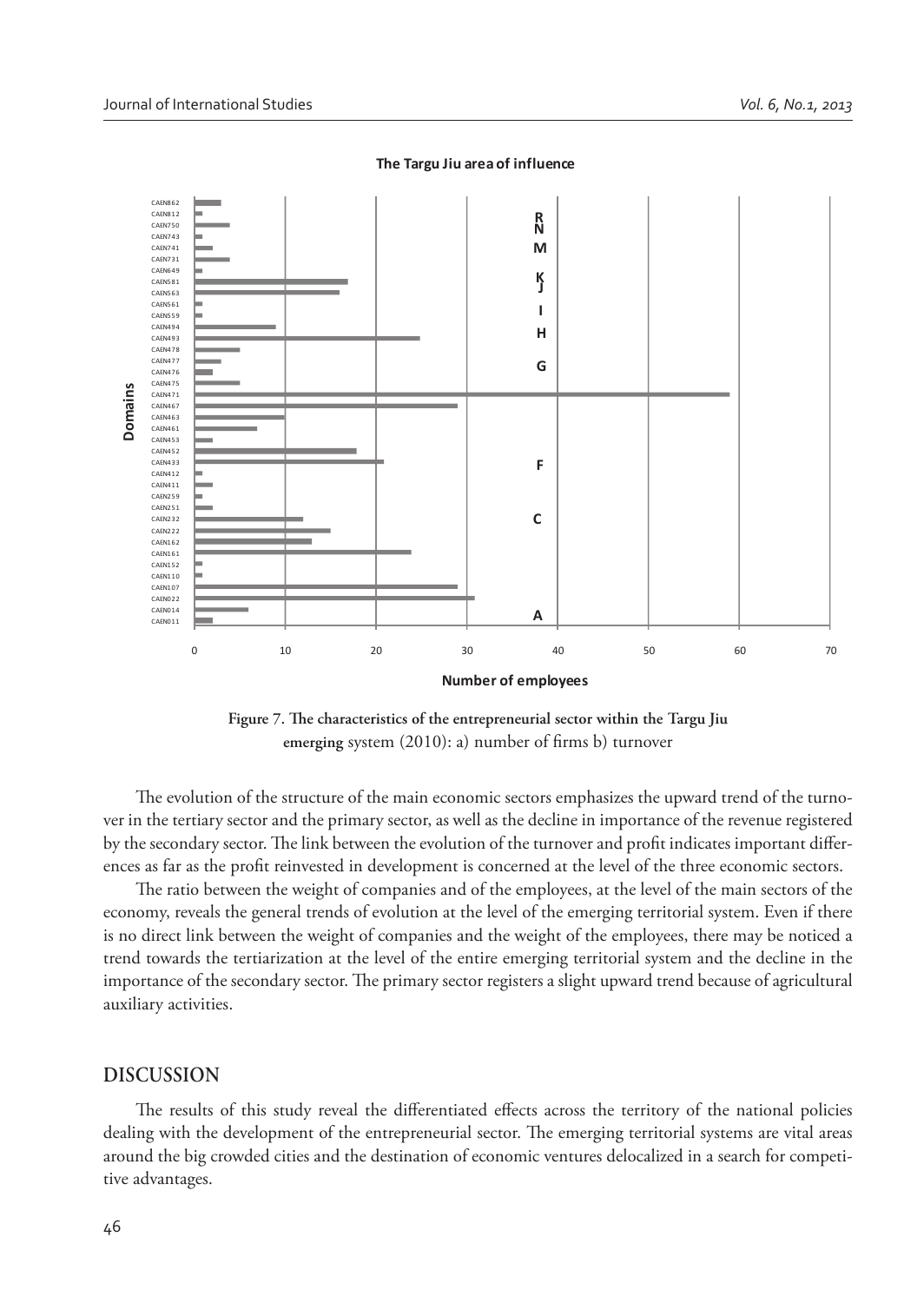Studying the complex processes inside the emerging territorial systems is of outstanding importance, as in-depth analyses underlie the territorial management systems capable of bestowing the optimal territorial functioning to the processes shaped up in the wake of natural interactions between the city and the surrounding space. The need for territorial development strategies arises in numerous studies that insist on identifying the need for orientation of certain natural evolutions, so as to achieve the optimal functioning across a particular territory (Abler, 1970, Bassand, 2004; Rhodes, 1997; Bourdeau-Lepage and Huriot, 2003).

Several differences, too, can be noticed at the level of the two case studies. Inside the Targu Jiu emerging territorial system, there can be sensed the influence of the policies enforced at county level, consisting in the need to continue mining operations in Gorj county. This action is due to the presence of the underground resources used in energy generation at the Rovinari and Turceni thermo power plants. Preserving the mining sector that supplies raw materials to the thermo power plants in the county (inside the area of influence of the city of Targu Jiu there is one of the biggest lignite mines in Gorj county, in the commune of Calnic: the Tismana I and II pits) was planned as an alternative in lowering Romania's dependence on Russian gas. Because of the rich mineral resources used in energy generation found in Romania, the degree of dependence on imported gas is lower compared to other European countries'. Nevertheless, authorities consider the possibility of lowering dependence on imported energy sources even more by increasing the output of efficient coal mines. To that goal, a new energy strategy has been designed, which will involve the use of the mining system to a much higher degree in the production of electricity.

Unlike the city of Targu Jiu, the city of Drobeta Turnu Severin registered a decline of the industrial sector, both in the branches of heavy industry and in the light industry (the shipyards, the railcar factory, the cellulose and paper mill, the timber processing plant, the brewery).

The importance of conducting extractive operations in Gorj county also exerted a positive influence on preserving the role of polarizing city of the city of Targu Jiu, for the reason that it hosts the headquarters of the lignite-mining company, which enjoys the constant support of the state, under the form of financial subsidies. The mining sector is one of the few sectors of the national economy that, despite the significant decline in production and the number of employees, endures at the level of the local and regional economies, unlike other branches of the industry where production facilities went bankrupt and were either shut down or privatized. Even in those situations where the industrial facilities were privatized, many of them no longer registered any positive economic evolution.

An aspect shared by the two emerging systems is that in the past few years there has been a noticeable diversification of the entrepreneurial profile both inside the polarizing cities and inside their area of influence, noticing an increase in the number of economic ventures that do business in trade and services, alongside the decline of industrial production and the number of employees. The evolution of the economic sector in both municipalities was influenced by the dynamics of the creation of commercial enterprise.

The concentration of the population and of the economic ventures over a short period of time determines dysfunctionalities in the relation between those components and the natural environment. The permanent functional reorganization and the ever-rising concentration of economic ventures inside emerging territorial systems have brought about the need for the creation of territorial management models, that would optimize the complex interactions among the components of the emerging territorial system (Uygan and Cetin, 2012; Peptenatu et al., 2010; 2011; 2012; Braghină et al., 2010, Peptenatu et al., 2011, Braghină et al., 2011; Gümrükçüoğlu, 2011).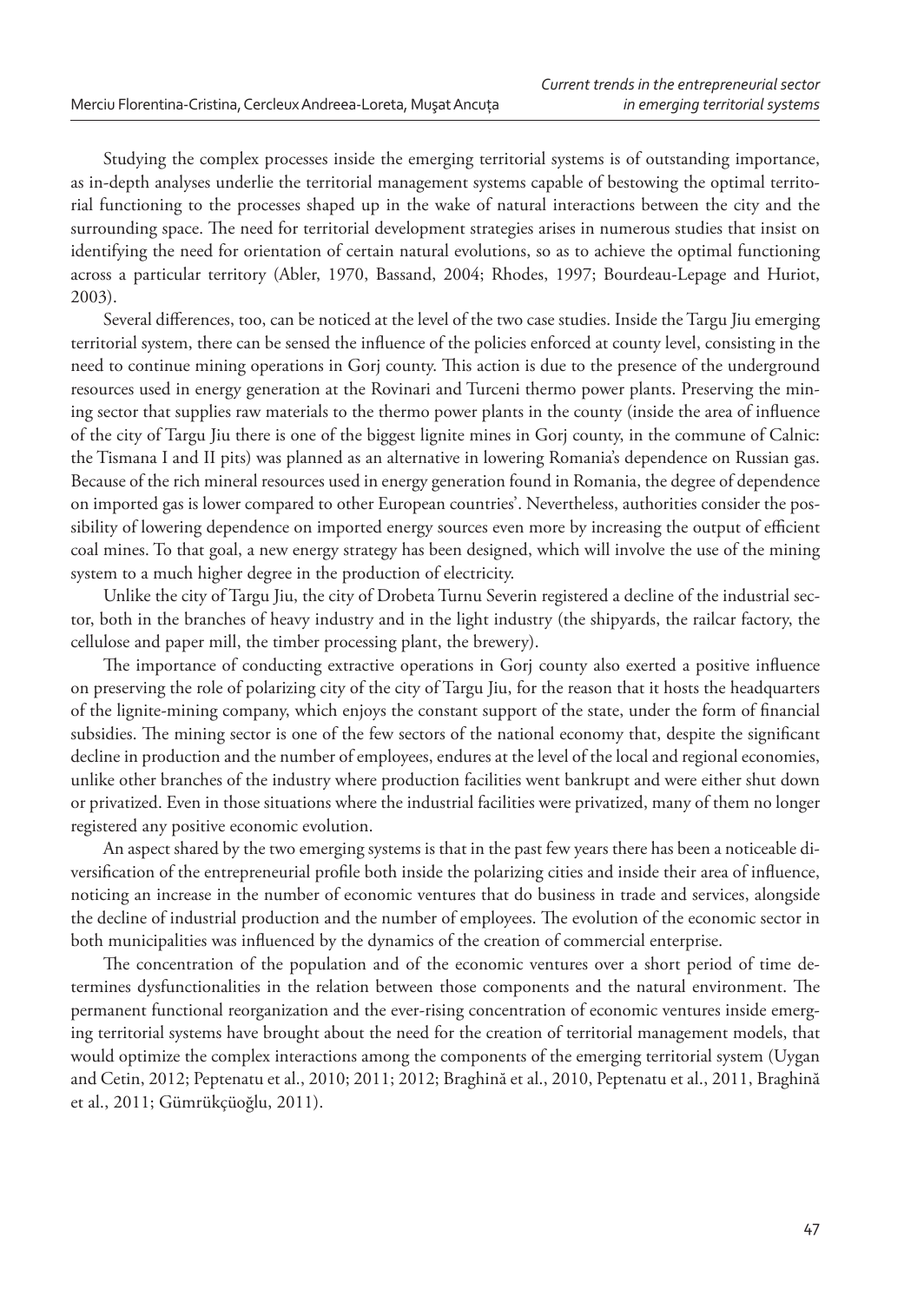# **CONCLUSIONS**

The development of the entrepreneurial sector is strongly influenced by the socio-economic backdrop where the decision to develop a business is made, as a view across the territory reveals the obvious differences between urban, rural, urban influence areas and severely underprivileged areas.

The emerging territorial system is a discontinuous area of interactions, with a great structuring capability, born as a result of the economic evolution of the polarizing core, which has a fundamental contribution to the dynamics of the economy of the crowded urban spaces.

The conclusions of this study confirm to a certain degree the theory of the emerging evolution, which asserts that the emergence of the new qualities is absolutely spontaneous and unpredictable, in the sense that the emerging territorial system is a new quality, distinct by means of the dynamics and characteristics of the economic processes. However there can be no claim of spontaneous and unpredictable apparition because these spatial structures are the direct result of the interaction between a city with a polarizing capacity and a space that can offer numerous competitive advantages. Moreover, the evolution of the emerging territorial systems may be influenced by decision-making impulses by the decision-makers.

The research conducted at the level of the selected case studies reveals that although they are two cities with similar polarization capabilities, the differences concerning the type of relations that are established between the cities and the space within their polarization area, as well as the physical and geographical conditions may bring about differences in their economic profile. Just as important are the effects of the policies enforced at regional level, which can influence both the economy of the urban areas and that of rural areas.

# **ACKNOWLEDGEMENTS**

This work was supported by the project Territorial Management Based on Growth Poles Theory (UEF-ICSU-PNII - Idei, 1950) and the strategic grants POSDRU /89/1.5/S/58852: "Program for postdoctoral researchers in science education" and POSDRU /88/1.5/61150 "Doctoral studies in the field of Life and Earth Sciences", co-financed by the European Social Fund within the Sectoral Operational Program Human Resources' Development 2007–2013.

#### **REFERENCES**

Abler, R. (1970), What Makes Cities Important, *Bell Telephone Magazine*.

- Ardagna, S., Lusardi, A. (2010), Heterogeneity in the effect of regulation on entrepreneurship and entry size, *Journal of the European Economic Association*, 8 (2-3), p.594–605.
- Audretsch, D.B., Keilbach, M. (2004), Entrepreneurship capital and economic performance, *Regional Studies,* 38 (8), p.949-959.

Bassand, M. (2004), *La métropolisation de la Suisse. Lausanne*, Presses Polytechniques et Universitaires Romandes.

Bourdeau-Lepage, L., Huriot, J.-M. (2003), Metropolises and Global Coordination. A Historical perspective, *AFSE Congress 2003*, Paris.

Braghină, C., Peptenatu, D., Constantinescu, Șt., Pintilii, R.D., Drăghici, C. (2010), The pressure exerted on the natural environment in the open pit exploitation areas in Oltenia, *Carpathian Journal of Earth and Environmental Sciences*, 5(1), p.33-40.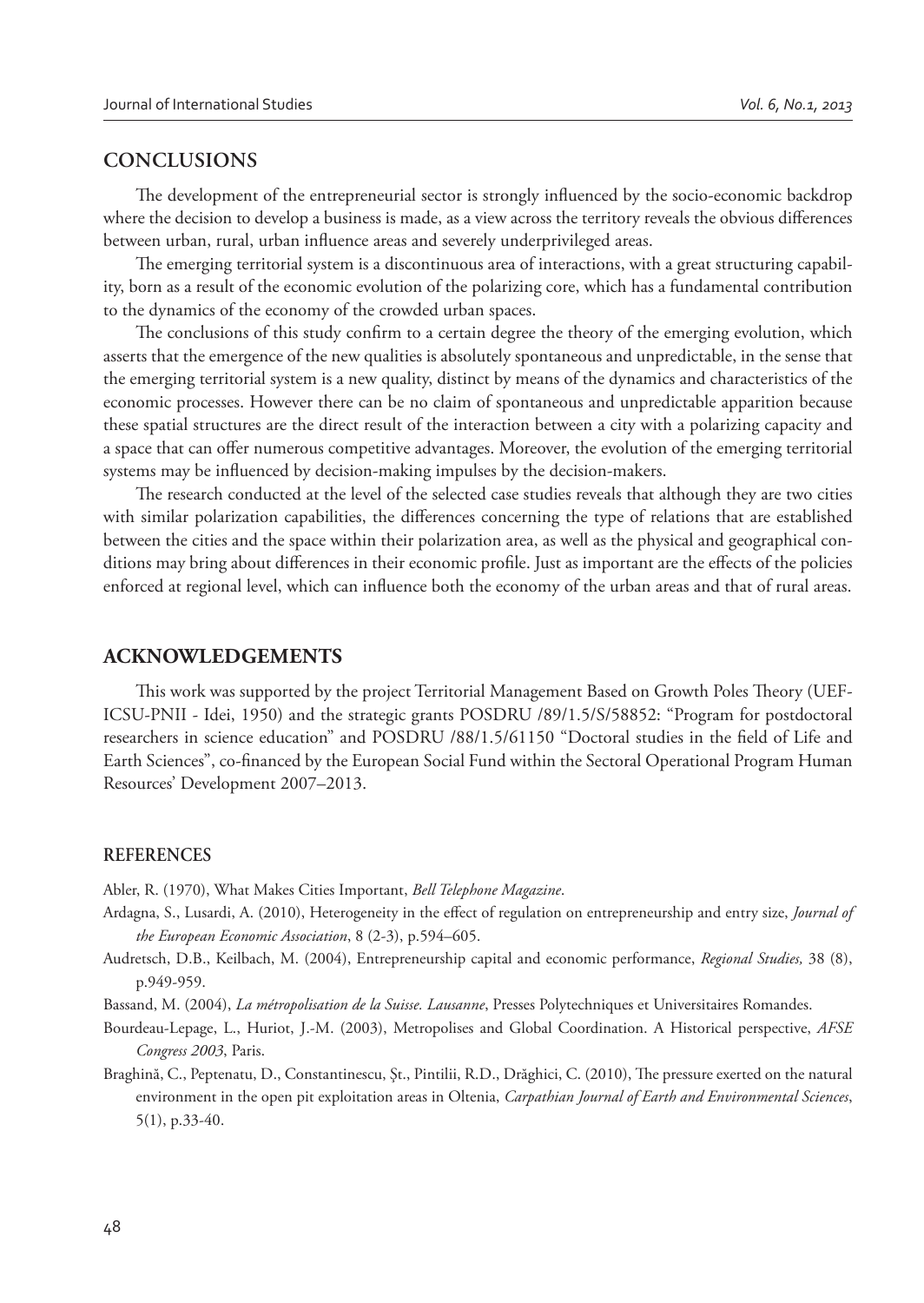- Braghină. C., Peptenatu, D., Drăghici, C., Pintilii, R.D., Schvab, A. (2011), Territorial management within the systems affected by mining.Case study the South-Western Development Region in Romania, *Iran. J. Environ. Health. Sci. Eng.*, 8 (4), p. 342–352.
- Brenner, N. (2003), Metropolitan Institutional Reform and the Rescaling of State Space in Contemporary Western Europe, *European Urban and Regional Studies,* 10(4), p. 297–324*.*
- Brenner, N. (2004), Urban governance and the production of new state spaces in Western Europe, 1960-2000, *Review of International Political Economy,* 11, p.447–488.
- Burinskienė, M.; Rudzkienė, V. (2009), Future insights, scenarios and expert method application in sustainable territorial planning, *Technological and Economic Development of Economy,* 15(1), p. 10–25.
- Casson, M. (1982), *The entrepreneur*, Towata, NJ: Barnes & Noble Books (translated by Pierre Jeanblanc, L'entrepreneur, Economica, 1991).
- Cepoiu, A. L., (2009), *The role of industrial activities in developing the settlements in the Metropolitan Area of Bucharest*, Bucharest: Universitara Press [in Romanian, conclusions in English].
- Chiappori, P.-A., Paiella, M. (2011), Relative risk aversion is constant: evidence from panel data, *Journal of the European Economic Association*, 9, p. 1021–1052.
- Djankov, S., Miguel, E., Qian, Y., Roland, G. and Zhuravskaya, E. (2005), Who are Russia's entrepreneurs?, *Journal of the European Economic Association*, 3, p.587–597.
- Fischer, E.M., Reuber, A.R., Dyke, L.S. (1993), A theoretical overview and extension of research on sex, gender and entrepreneurship, *Journal of Business Venturing*, 8 (2), p.151-168.
- Gartner, W.B. (1993), What are we talking about when we talk about entrepreneurship?, *Journal of Business Venturing*, 5(1), p. 15-28.
- Guiso, L. and Paiella, M. (2008), Risk aversion, wealth, and background risk, *Journal of the European Economic Association*, 6, p. 1109–1150.
- Guiso, L. and Schivardi, F. (2011) What determines entrepreneurial clusters?, *Journal of the European Economic Association*, 9, p. 61–86.
- Gümrükçüoğlu, M. (2011), Urban air pollution monitoring by using geographic information systems: a case study from Sakarya, Turkey, *Carpathian Journal of Earth and Environmental Sciences,* 6( 2), p. 73–84.
- Herman, E. (2011), The Impact of Economic Growth Process on Employment in European Union Countries, *The Romanian Economic Journal*, 42, p. 47–67.
- Humeau, J. B., Peptenatu, D., Pintilii, R., Drăghici, C., Schvab, A. (2010), The Role of Polycentric Network in the Demographic Dynamic of Human Settlements*, J. of Urban and Regional Analysis,* 2 (1), p. 25–37.
- Ianoş, I., Humeau, J.-B., Tălângă, C., Braghină, C., Ancuţa, C., Bogdan L. (2010), Ethics of Space and the Treatment of Most Disadvantaged Areas, *Carpathian Journal of Earth and Environmental Sciences*, 5(2), p. 211–217.
- Ilies, A., Dehoorne, O., Ilies D.C. (2012), The cross-border territorial system in Romanian Ukrainian Carpathian area. Elements, mechanisms and structures generating premises for an integrated crossborder territorial system with tourist function, *Carpathian Journal of Earth and Environmental Sciences,* 7 (1), p. 27–38.
- Koellinger, P., Minniti, M., Schade, C. (2007), I think I can, I think I can: Overconfidence and entrepreneurial behavior, *Journal of Economic Psychology,* 28 (4), p. 502–527.
- Krueger, N., Brazeal, D.V. (1994), Entrepreneurial potential and potential entrepreneurs, *Entrepreneurship Theory and Practice*, 18 (3), p. 91–104.
- Loo, B. P. Y.; Chow, S. Y. (2006), Sustainable urban transportation: concepts, policies, and methodologies, *Journal of Urban Planning and Development-ASCE*, 132(2), p. 76–79.
- Lüthje, C., Franke, N. (2003), The 'making' of an entrepreneur: testing a model of entrepreneurial intent among engineering students at MIT., *R&D Management,* 33 (2), p. 135–147.